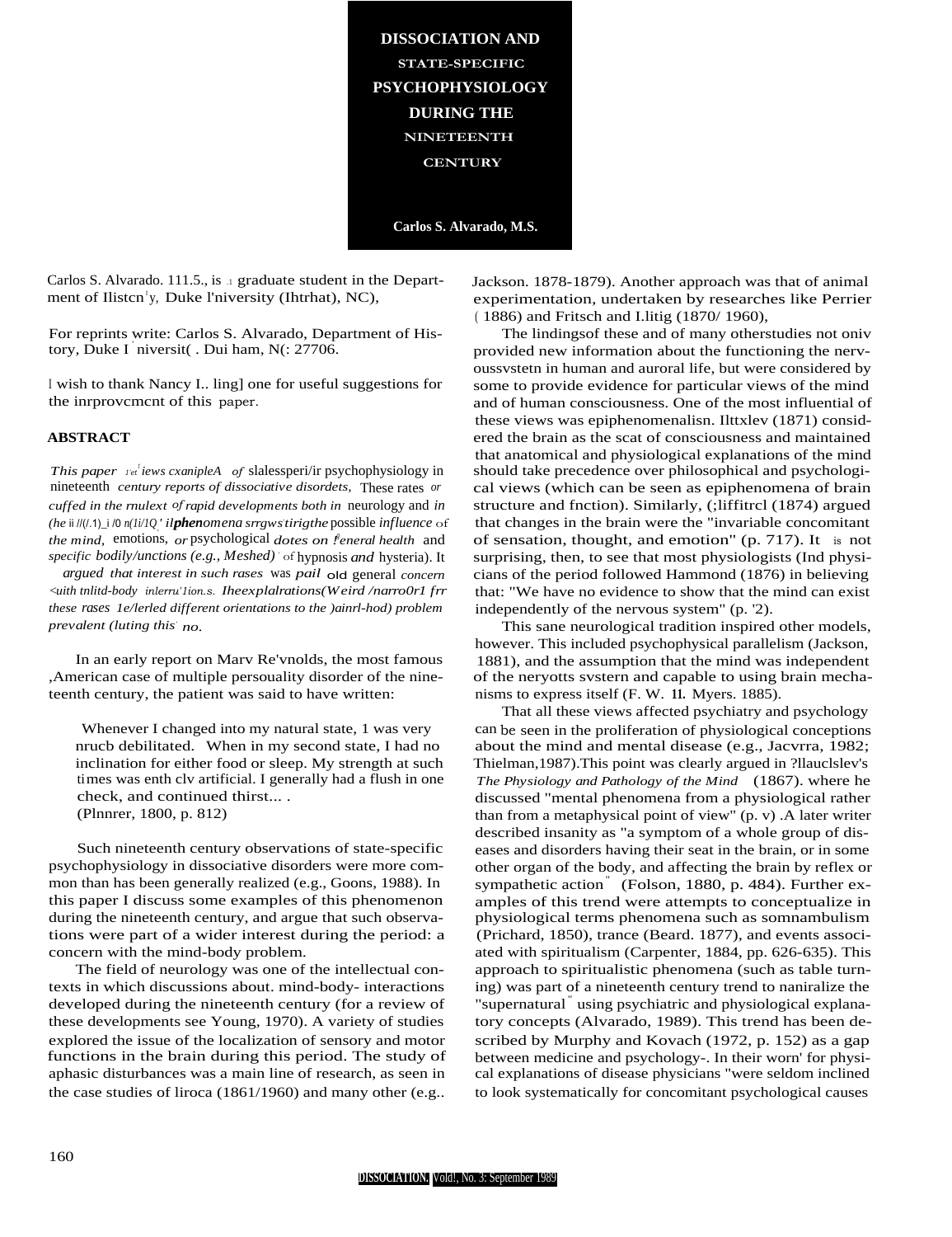for medical problems. Psychological reality could he a *result,* but not  $a$  (tow, ()Ca medical problem<sup>'</sup> (p. 153). In fact, several individuals during this period discussed this issue in an attempt to promote their physical views. Clifford (1874, p. 722) admitted that these sere meata] effects on the body but considered them a part. of the properties of the nervous system. Baits (1883) also di.scttssed this issue when he wrote:

Before endeavoring to fornnnlate ... the relationship of body and mind, I make a reference to one of the current modes ... munch, that the mind acts upon the body, and the body upon the mind. To this I object, as assttnting the independent existence of the mind. I affirm, on the cont ary, that the interactions of mind and body are coupled both in the antecedent and in the consequent. A fright depresses and deranges the bodily functions; vet the antecedent fact is not a piece of pine disennbucliecl consciousness; it is a consciousness that would be nonexistent btu tar its being embodied in a series of nervous disturbances; and its efficacy is due to those disturbances, and not to any power that it possesses as a purely subjective phenomenon. (p..103)

But Murphy and Kovach's siew should not he taken to mean that there was no interest iii nor discussion on alternative points of view about these issues. There is ample evidence that there was interest in mind over body effects (regardless of their interpretation) during the nineteenth century, a field reviewed by Stainbrook (195 2). The development of dynamic psychiatn' and its emphasis on the effect of subconscious ideas on mental and physiological processes is evidence of this fact (eg., Breuer&Freud, 1893/1957; Janet, 1889. For an overview, the reader is referred to the work of Ellenherger (1970).

A particularly interesting line of conceptualization amct research held that the mind (i.e., thoughts, emotions, or mental states) could and slid influence health and bodily functions. Tike ' s *Illus*. */rationof the Influence* (if Me *Mind* t *poi) the Body in llea/th and Disease* (1872), and Carpenter' s Pun*eiples of Mental Physiolo)* (1881, pp. 676-690) debated these points. The literature of the period discussed mind over body effects as evidenced in phenomena such as faith healing (Goddard, 1899), religious stigmata (Maury, 1854), and so-called maternal impressions in which a pregnant woman's mental impressions were thought to cause special features or malformations in the body of her unborn child (Baker, 1887). With regard to the interpretation of stigmata, there were many debates during the nineteenth century. For example, Lefebvre (1870/1873, pp. 92-100) questioned Maurv' s assertion that an excited imagination could produce the phenomena. In his opinion stigmata was beyond medical explanation.

Additionally, two other phenomena key- to an understanding of the development of nineteenth century psychiatry were specifically relevant to discussions of the possible influence of mental states on the physical body: hysteria and hypnosis. During the nineteenth century, many considered hysteria to be a "connecting link between mental and bodily disease<sup>"</sup> (Camps, 1859) . Its manifestations included a variety

of functional sensors (e.g., anesthesia, hvperesthesia, blindness) and motor disturbances (ea.)., epileptic-like tits. muscle c( ntractions, paralysis), as well as many other conditions such as anorexia, anuria, fever, and headaches (e.g., Breuer

Freud, 1893/1957; Bristowe, 1885; Pitt-es, 1891; Richer, 1879). Matuiv of these symptoms changed contimtaliy and could be modified by suggestion (e.g., Bernheint, 1886/ 1889; (;hat-cot, 1887). Some clinicians interpreted this to mean that the disturbances were associated to changing the psychological conditions or states of consciousness of the patients. h it helpful to recall that physiological conceptions of hysteria were still prevalent during the nineteenth century as seen in ideas connecting the disease with female reproductive organs (e.g.. Clarke. 1891). There were also other models that emphasized "nervous exhaustion" as a physical process, as in some (tithe writings on neurasthenia (Gosling. 1987).

Hypnosis, considered by marry to be a symptom of Insteria, not only was used to produce or to control the above mentioned hysterical manifestations, but also was employed to induce or cu<sup>te</sup> a variety of physiological phenomena or medical conditions. In the words of an early author on these topics, animal magnetism produced: "A general excitement and strengthening of the vital functions ... in the nervnus, muscular, vascular and digestive organs ... (Colcltdtottn, 1833, p. 85). Beaunis (1887, pp. A-f-111) reported experiments ofsuiccessfiih use (if hypnosis to chiatuge heart beat rate, induce red blotches, cure warts, and produce changes iii muscular force, auditory acuity, and in the reaction time of auditory and tactile sensations. Other claims of the powers crl' hypnosis included the production of anorexia, bulimia, amnia and fasting (Debove & Flamand, 1885), analgesia (Elliotson, 1843), demography or skin writing (Mesnet, 1890), burns (Aybalkirn, 1890), and hemorrhages (Artigales

Renuntl, 1892). In his *<sup>S</sup> uggeditic Therapeutics* (1886% 1889) Bernheim presented cases of medical problems successfully treated with hypnosis, among them, menstrual, rheumatic and gastric disorders. In fact, claims of healing were common in the nineteenth century hypnosis literature, as seen in the writings of Lafontaine (1847, pp. 178-238), and others (e.g., Thompson, 1845).

The nineteenth century, then, demonstrated the presence of a conceptual and research tradition in which, regardless *of* precise ideas on the nature of the mind-body relationship, the mind was seen as capable of affecting the body and as related to at least some mental illnesses and dissociative phenomena. Binet (1892/1896) related the issue of' psychophvsiological effects to dissociation in this is'ay:

all patients having " second states " ... have peripheral sensory modifications which signalize the transition to a new state. This is logically necessary. From the moment that the character is modified and the span of memory is changed, it is natu 'al to expect that the ability to perceive sensation should be equalh affected. (p. 31)

Other nineteenth centuryy writers were aware of similar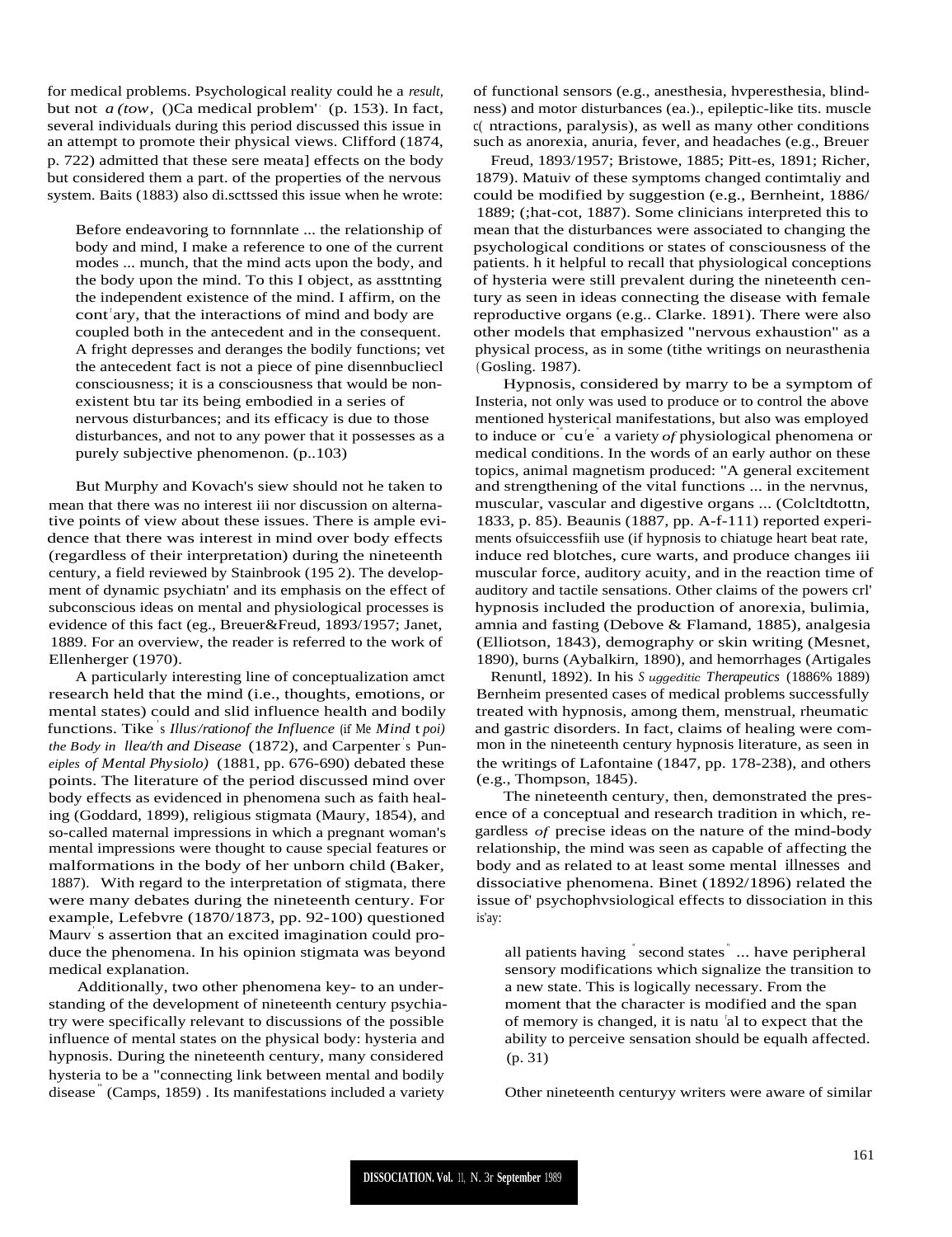phenomena related to dissociation. Laurent (1892). its keeping w'fth J.utet<sup>1</sup>s (189.)) ideas. noted that the narrowing of the field of consciousness was related to "somatic phenonicna." Hyslop (18991 discussed different types of variations of personality. He was of the opinion that: "These variations nitre' depend upon sensors' experiences which our differ °tit to those habitual 1o the normal self; **thlelrlxrrl** . *Ge* nra bodily *seusrrlir>>i.~,* urlao (Intel *ours...* ' (p. 784, nn- italics). *Some* of these phenomena consisted of state-.specific psychophysiological manifestations observed in patients suffering from dissociative disorder, (see <sup>i</sup>I.thle I for it snunnarv, including cases mentioned in the text).

Au early case (1815) of somnambulism reported by Dewar (1823) showed some interesting stare-specific phenrnnenai. A girl of 16 years of age was reported to have shown during her "fits" *of* sleep , 'svruptours of torluu or disorder in the alimentary anal" (p. 368). During the his it was no)iced that her pupils were sometimes dilated (although once there contracted), and that the cornea looked glazed, re- senihling the appearance of a syncope.

Other early cases showed changes in particular bodily functions. hi the case of Estelle L., who suffered from paralysis of her legs and other symptoms, Despine (1838) reported that his patient could walk when she was under hypnosis and comintutication with her secondary personalities was possible. E11iotson  $081(i)$  reported a case of  $t$  patient suffering from somnambulistic states in which the patient, a 15 year old boy (in 1812), performed actions he could not remember later. In his secondary states the patient ate voraciously, much more than normally. "Though he was tthaavs on full diet, that never satisfied him when ire the extraordinary state (p. 16]j.

In later years state-specific observations of this kind became more systematic, perhaps because the study of hysterical manifestations in general received further and more detailed attention daring the last quarter of the century (Ellenberger, 197=}; Veitit, 14)65).

Duf:av (1876) reported a case of somnambulism in a 28 year old women originally studied in 1845. During sonnianibulistic states the patient was able to do needlework without her glasses, although she needed them normally because of myopia, She was able to thread a needle easily even in dim light. But in her normal state, even while wearing glasses and in good fight the patient had trouble threading the needles. Some medical and physiological tests were conducted on the patient (see Table 1 for more details). Dulav found some anesthesia of cutaneous sensibility in two points, contact with either of which induced somnambulism or awakened the subject. Clearly this is a reference to the phenomenon of hysterogettic zones. Pressure applied to these zones or spots was supposed to induce or arrest hysterical symptoms (e.g., Pitres, 1891, Vol. 1, pp, 237-238).

The case of Louis Vive, who showed six different states or personalities, is one of the most interesting cases of statespecific psychophysiology published in the nineteenth century (Bourru & Burnt, 1888; A. T. Myers, 1886; Voisin. 1885). In the words of a commentator: "Not only are these past and forgotten mental states recalled by physical impressions, hut also conversely if a past and forgotten mental state is sttggested to the patient as his actual anti present condition he accepts the belief and with it comes back his past physical condition ..." (A. h. Myers, 1886. p. tif)2 ) that is. conditions such as paralysis, contractions, speech difficulties, and anesthesia.s would he specific to particular states or personalities that changed spontaneously or under the influence of suggestion. (See fable `? li- information ahoul some *of* the phenomena.)

Some of the cases, like that reported by Despine (1838), were observed iii patients that showed nne of more personalities when hypnotized. For example, Lucie, a patient of Pierre Janet (I\$87). suffered from a variety *of* somatic problems, including ahseuice of tactile and kinesthetic sensations. During hypnosis a personality named Adrienne comuuuticatetlwith Janet through inuominiewriting. When \_Jane( pinched Lucie, Adrienne reported feeling sensations that Lucie (lid not feel. Similarly, under these conditions Adrienne was able to recognize objects by touch, a task Lucie wits unable to ttccoinplish. Janet nieasured the tactile sensibility of his patient with an esthesiotneter and fotnid that while Adrienne ' s sensation was normal, 1ucie ' <sup>s</sup> was not.

The case of Blanche Witt, studied by Jules Janet (1888). showed similar phenomena. In her <sup>"</sup>primary state 14'itt showed several sensory and motor clef iciencies such as total anesthesia, lack of muscular sense, deafness in her left ear, color blindness in the left eye, restricted visual field, low visual acuity, and ]n sterogenic and erogenic points. I Juder hypnosis. however, Witt's secondary personality did not exhibit these problems.

Finally, Bruce (1895) reported another case in which systematic tests were conducted. bias patient, a 17 veal old Welsh sailor showed two different states: one in which he spoke \A'elsh (was left handed, and had weak circulation and constipation), inlet another in which he spoke English (was right handed, and his circulation and bowel movements were normal). According to Bruce: "Occasionally when cl raugil tg from the Welsh to the English stage, or the reverse, this patient passes through an intermediate condition, in which he is ambidextrous, speaks a mixture of Welsh and English and tuiderstaud both languages" (p. 62). Additionally, the patient's pulse had a higher rate in the English state than in the Welsh state.

The interpretation of these phenomena was problematic, however. Those that were offered were as varied as the then-current views of the mind-body relation. Many considered dissociation, and. consequently, state specific physiology, to be related to the workings of the nervous system. Dewar (1823) and Jackson (1869) speculated that brain states caused consciousness and state-specific phenomena in dissociation cases. Others such as Bruce (1895) and Voisin (1885) argued that different physiological states exhibited by different alters were related to the alternate functioning of the brain hemispheres, The use of concepts of hemispheric functioning to explain a variety of psychiatric and psychological phenomena (including dissociation) was popular during the nineteenth century (Ilarringlon, 1987j.

Other theoreticians and clinicians espoused different views. Dufay (1876) suggested that psychological variables were more important than physiological ones when he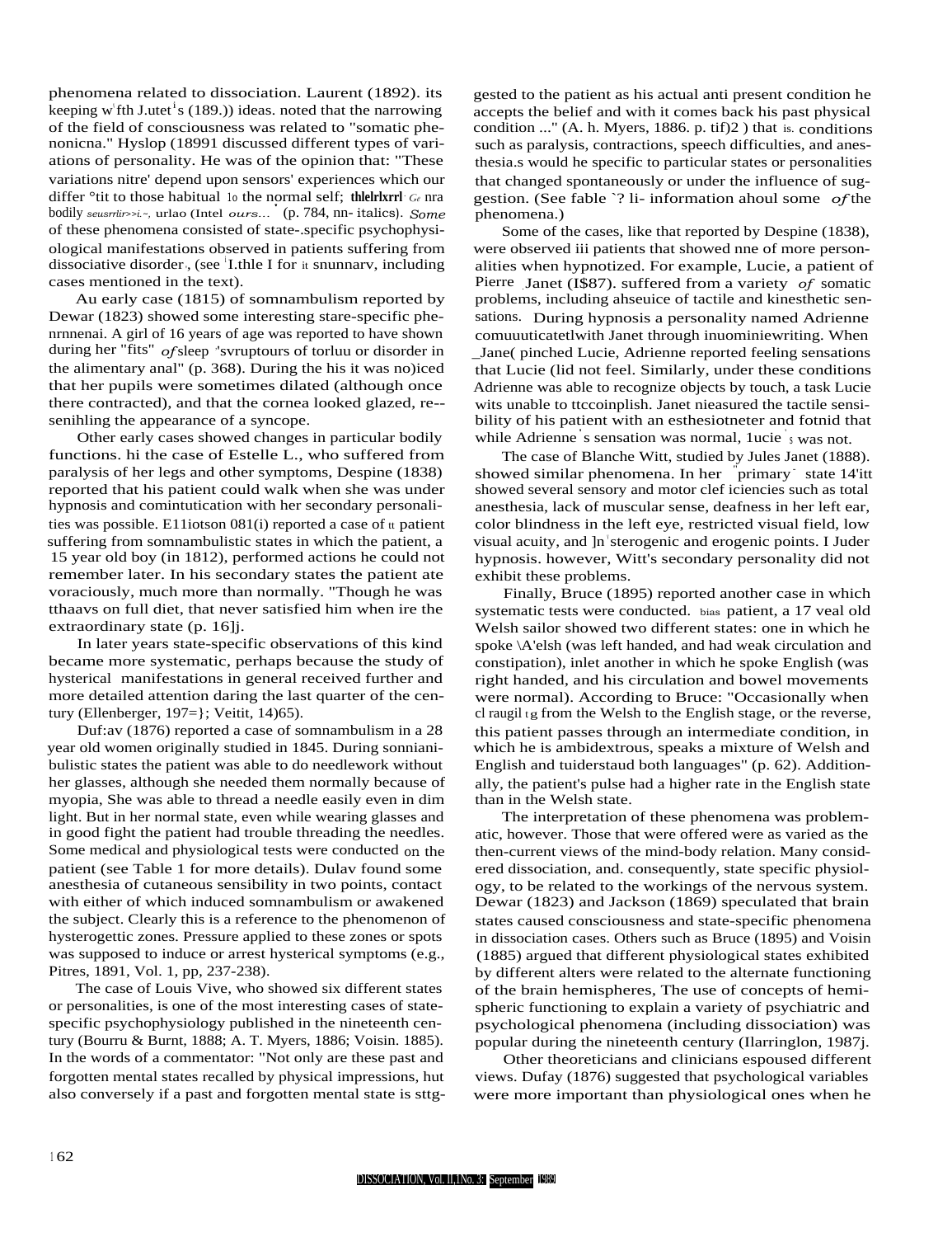| Reference                                                        | <b>Sex</b>    | "Age     | **Condition | <b>Comments</b>                                                                                                                                                                                                                                                                                                                                                                                               |
|------------------------------------------------------------------|---------------|----------|-------------|---------------------------------------------------------------------------------------------------------------------------------------------------------------------------------------------------------------------------------------------------------------------------------------------------------------------------------------------------------------------------------------------------------------|
| Dewar (1823)                                                     | F             | 11)      | S           | During "fits eye pupil sonu•tinus<br>dilated. cornea looked glazed; once<br>pupils were contracted; symptoms ol<br>digestive problems; no pet elttihle<br>contraction of the iris when asked to<br>look at the sun.                                                                                                                                                                                           |
| 1)c-spine (18381)                                                | $\mathbb{F}$  |          |             | when in hypnosis ; thei iii contact<br>t(it]t alters, patient recovered from<br>leg paralysis.                                                                                                                                                                                                                                                                                                                |
| haliot.utn (1846)<br>reported by a<br>1)r. \1'ilson, unpublished | $1\vee 1$     | $\Gamma$ | S           | During somilambalisni, patient ate<br>$(4)1$ aci4)n(ly, more than n1 11tally.                                                                                                                                                                                                                                                                                                                                 |
| $F,$ lliotson (1846)<br>reported by a<br>Dr. Skac                | $\setminus$ 1 |          |             | Patient suffered from indigestion and<br>br>clily pains 011 alternate da\°.s; u.1ae11<br>suffering, he cntiid not remember<br>days when he was well or events<br>related to those clays.                                                                                                                                                                                                                      |
| Plumca $(186(1)$                                                 | F             | about 19 | $\bf{D}$    | 11ter had no inclination for food or<br>sleep (according too subject's self-<br>repent).                                                                                                                                                                                                                                                                                                                      |
| Jackson (1869)                                                   | F             | 11-15    |             | Change of voice clueing somnambu-<br>lism; change of state accompanied<br>with nausea and vomiting on nnc<br>occasion but not on a second<br>observation.                                                                                                                                                                                                                                                     |
| Dufay (1876)                                                     | F             | 28       | S           | Normalh suffered from myopia but<br>could work at needlework without<br>glasses during somnambulism; slight<br>convulsion on lower part of an eve;<br>pupils normal; senses of touch, taste<br>and smell normal; circulation and<br>respiration rate slow: anesthesia of<br>cutaneous sensibility in lateral<br>middle neck and in throat; pressure<br>on these spots could induce or arrest<br>Somnambulism. |
| Bourrou & Burot<br>(1888);<br>Myers (1886)<br>Voisin (1885)      | M             |          | M           | Patient suffered fiom six states or<br>personalities associated with a<br>viuict of phenomena such as speech<br>problems, variations in muscular<br>activity, paralysis, anesthesia, and<br>contractures. Symptoms could be<br>induced with suggestion, and trans-<br>ferred to different parts of the body                                                                                                   |

*Tale 1 roolinttrfd ore ncxl page'.*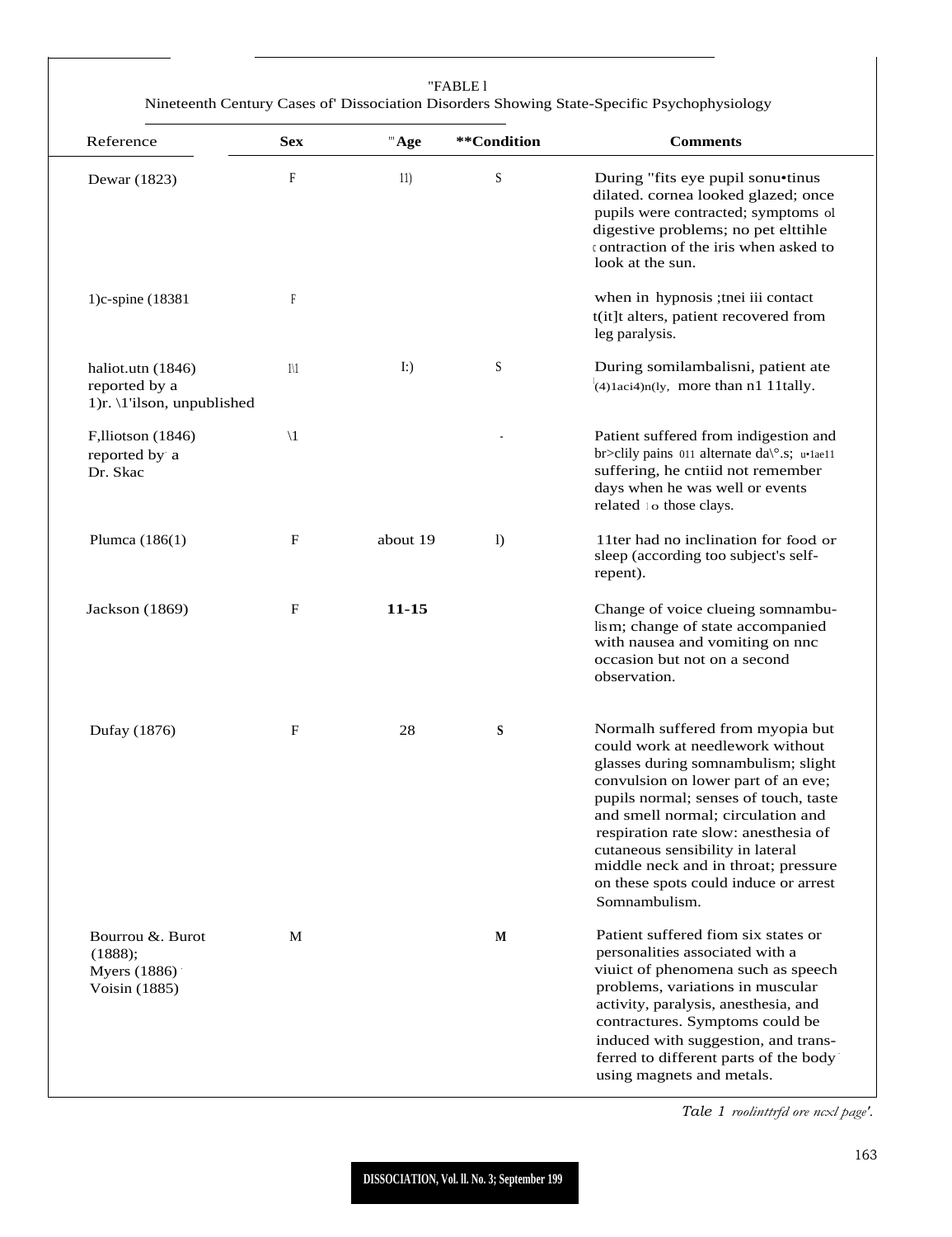| Reference          | Sex         | "Age       | *"Condition | Comments                                                                                                                                                                                                                                                                                                                                                                                                                                                                                                                                                                                                                                                                                                            |
|--------------------|-------------|------------|-------------|---------------------------------------------------------------------------------------------------------------------------------------------------------------------------------------------------------------------------------------------------------------------------------------------------------------------------------------------------------------------------------------------------------------------------------------------------------------------------------------------------------------------------------------------------------------------------------------------------------------------------------------------------------------------------------------------------------------------|
| A/aam (1887)       |             | about 15   | 1)          | Patient (Felicia X.) suficred from<br>blood spilling and $110(14$ pitirlS<br>different parts of the hotly during<br>primary state; no such symptoms<br>appeared in the secondais state. At<br>the beginning both states differed<br>regarding somatic disorders. Eater<br>this changed as tlii second slate<br>hecanu <sup>o</sup> nun e frequent and over-<br>tihiadoWed aim priI call one.                                                                                                                                                                                                                                                                                                                        |
| P. Janet (1887)    | $_{\rm F}$  | 19         | I)          | I lypnotic alter did not suffer from<br>$\triangleright$ oblems of primary personality<br>(absence of t <trtile, and<br="" temperature="">kinesthetic sensations).</trtile,>                                                                                                                                                                                                                                                                                                                                                                                                                                                                                                                                        |
| 1, Jaanet (1 883)  | $\mathbf P$ |            | I)          | Hypnotic alter did not staffer from<br>problems of primary' personality<br>(sensibility of anesthetized areas,<br>muscular sense, blindness, deafness,<br>and loss of color vision).                                                                                                                                                                                                                                                                                                                                                                                                                                                                                                                                |
| Ladamle (1888)     | $_{\rm F}$  | 27         | S           | During secondar state, patient had<br>better appetite and digestion than iii<br>the nominal state.                                                                                                                                                                                                                                                                                                                                                                                                                                                                                                                                                                                                                  |
| Bonnamaison (1890) | F           | 22         | ${\bf S}$   | During somnambulism, patient had<br>1tti°pe resthesia of hearing ;md smut 11.                                                                                                                                                                                                                                                                                                                                                                                                                                                                                                                                                                                                                                       |
| Alason (1893)      | $\mathbf F$ | 18 or over | NI          | Patient had three personalities:<br>prirnary one suffered from it variety<br>of conditions (e.g., lumbar pain,<br>insolntlia, hcadaches, wcakness): cne<br>alter was free of pain and had more<br>strength than primary' one: third<br>alter sometimes was deaf.                                                                                                                                                                                                                                                                                                                                                                                                                                                    |
| Bruce (1895)       | Ni          | 47         | D           | Patient showed a state in which he<br>spoke Welsh and one in which he<br>spoke English. The first one was left<br>handed and suffered from weak<br>circulation and constipation; the<br>second was right handed and had<br>good circulation and regular bowel<br>movements. Sensory tests did not<br>show significant differences between<br>states, except for the fact that there<br>was no visual recognition of tobacco<br>or of primary colors in the Welsh<br>state. Sphygmographic pulse tracings<br>showed high tension in the English<br>state and lower tension and less<br>volume in the Welsh state. Occasion-<br>ally there was a mixed state in which<br>patient was bilingual and ambidex-<br>trous. |

1 able 1 eon/noted on next page.

Table I continued on next pat.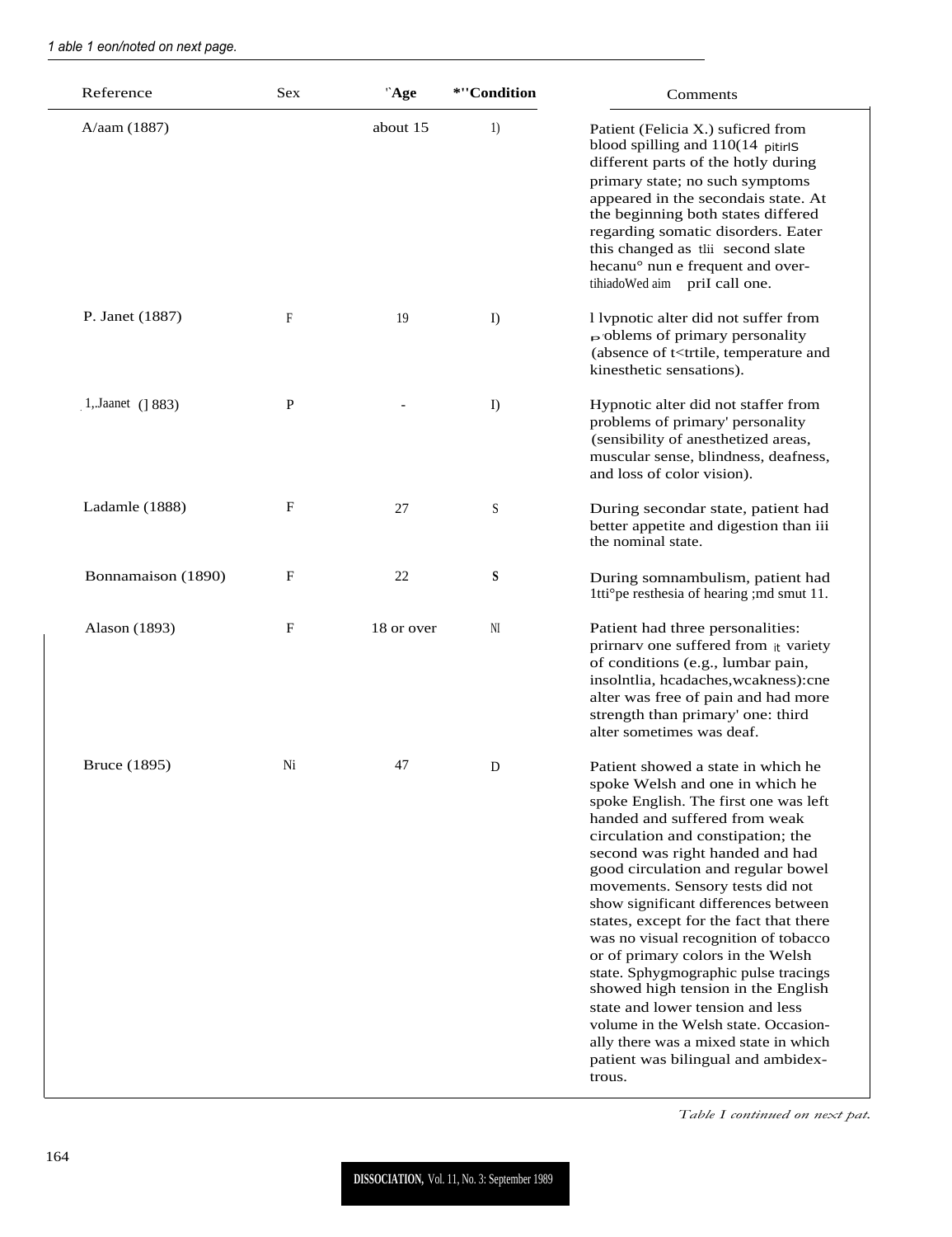*Treble I rnprlanrrr•rl* Jinni */nrniiorrs*

| <b>Reference</b>                                                             | <b>Sex</b> | "Age | <b>Condition</b> | Comments                                                                                                                                                                                                                                                                                                                                                                                                                                                                                                                                                                                                 |
|------------------------------------------------------------------------------|------------|------|------------------|----------------------------------------------------------------------------------------------------------------------------------------------------------------------------------------------------------------------------------------------------------------------------------------------------------------------------------------------------------------------------------------------------------------------------------------------------------------------------------------------------------------------------------------------------------------------------------------------------------|
| Wilson $(190.1)$                                                             | F          | 12   | NI               | Patient showed tell alters. There were<br>many conclition.s associated with the<br>different alters.<br>Alter 1: blindness, thirst, craving<br>for oranges and lemonade<br>Alter 2: disturbances in colon<br>perception<br>Alter 4: deaf-mute<br>Alter 5: paralysis of legs, deaf and<br>dumb, pain in Icft temple<br>Alter 6: occasionally-did not walk and<br>loses Ilse of hand<br>Alter 7: cannot surud or walk<br>Alter 9: talked like a baby, occasional<br>paralysis of arms and legs<br>Alter 10: incoherent speech, eyes<br>protruded, pupils dilated, blind-<br>ness (slowly recovered sight). |
| Note: the cases have been presented in rhrnnological nrt1cr of publication.  |            |      |                  |                                                                                                                                                                                                                                                                                                                                                                                                                                                                                                                                                                                                          |
| " Age at the beginning of cast' stuM or therapy.                             |            |      |                  |                                                                                                                                                                                                                                                                                                                                                                                                                                                                                                                                                                                                          |
| t) = double peruutaiite ; $S =$ sommamhtmlisin: $N1 =$ nntltiple personality |            |      |                  |                                                                                                                                                                                                                                                                                                                                                                                                                                                                                                                                                                                                          |

This rase was studied during the 1890s.

discussed the state--specific phenomena of his patient: "If hysteria plays a role in the etiology of the nervous affection in question. it (OiSists in a modification of the cardiac impetus, (win dilating the cerebral :met nil capillaries through the means of the vasomotor system " (p. 71, nn translation).

Similarly, Pier re Janet (1887) argued that the processes underlying the anesthesias of his patient Lucie were not physical but subjective ones. Sensation was not destroyed. only suppressed by a process of dissociation that separated the sensations into other levels of the mind. Janet discusses this as the phenomenon of subconscious fixed ideas, an important theoretical concept by which he explained physical and mental symptoms of dissociation (for a review see Ellenberger, 1970, pp. 361-364, 368, 372-373). Similar ideas were proposed by other contempomat physicians to account for hysterical phenomena (e.g., Breuer & Freud, 1893/ 1957).

Therefore, a secondary personality (Adrienne) would feel sensations that a primary one (or any other) would not. Binet (1892/18966) expressed this clearly when in a discussion of about hysterical anesthesia he wrote that in this phenomenon "perception is by no means suppressed or destroyed, but  $\ldots$  it  $\ldots$  [is] preser ed to form part of another consciousness" (p. 319).

In general, the explanations of these phenomena were controversial and lacked consensus. Perhaps Baldwin (1898) was right when he stated: "The psychologist knows practically nothing about the laws which govern the influence of mind on body" (p. 120). Nonetheless, regardless of the

framework selected to explain them, we should recognize hysicians that to nineteenth century <sup>p</sup> state-specific phenomena provided a glimpse into the workings of the mind and the nervous system. The phenomena were anomalies that. although consistently related to mind-body interactions. were used in various ways by defenders of different models of human consciousness and psychiatric disturbances to buttress, defend, or illustrate their preferred paradigms.

This, of course, is not new in the history of psychiatry. It has been argued before that many diseases and concepts of etiology have been employed to defend particular worldviews or theories (e.g., Foucault, 1965/1973; Showalter, 1985). Further work on the history of these phenomena could well inform other approaches to dissociation. Stich studies we n tld further delineate the historical development of dissociation as a medical and as a social entity. ■

## **REFERENCES**

Alvarado, (:.S. (1989). Nineteenth century medical explanations of psychic phenomena. *Parnps*  $r \cdot t$  of  $gt$   $R$   $\rightarrow$   $R$   $\rightarrow$  2)) (3).

Artigales, [no initial], & Rcmoul, [no initial]. (1892), Note sti  $\mathrm{M}$ I cas d'hcmor'rhagies auriculaires, oc ulairc's et. palmaires, provuquees cas d'hemor'rhagies auriculaires, oc ulaire's et. palmaires, provuquees par suggestion. *Revere (lc19r1'].notislart v/6erintrnlrrls 2tlr<sup>'</sup>rrtpetttirlltr.* 6.  $2a(t-254)$ .

Azana, [E\_E.]. (1887). *If(pnnltsyxr'. double rn)carirttrr'r't rrltrrrrlmtr rte la person taliir*; *,* Paris: J.B. Bailliere.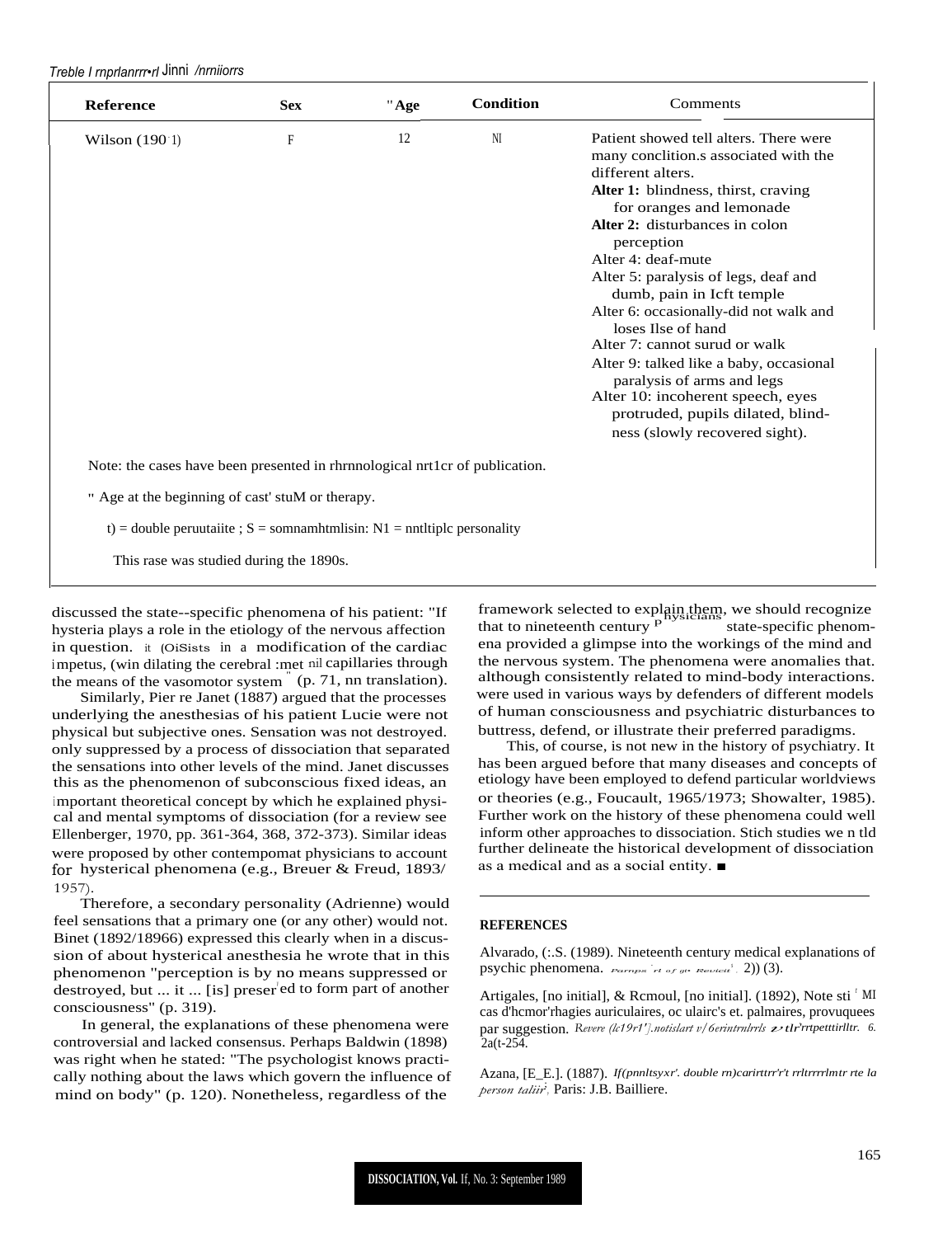## TARII<sub>2</sub>

Louis Y'iye's Six States iii Relation to Chronology of Memories, Iti thais, Anesthesia. and Ihnan utneu is Readings

| <b>States</b> | *Dates of State-<br><b>Specific Memories</b>                                                        | <b>Paralysis</b>                         | Anesthesia                    | Dynamometric<br>Readings       |
|---------------|-----------------------------------------------------------------------------------------------------|------------------------------------------|-------------------------------|--------------------------------|
|               | 5-188f1 6-1881 1884                                                                                 | right hetuiplegiat                       | right side                    | $R - 1$ ),<br>$I. -X411$       |
|               | $7(r)$ 188 '8-i0-1883                                                                               | left henliplegin<br>affecting face       | left side                     | $R = .80$ I.<br>$\Box$         |
|               | 8-1881. -1-1881 1882:<br>4-1883                                                                     | left lietttiplegia<br>no effect oti fate | left side                     | $R - 8$ {].<br>I. $= 0$        |
|               | 3-1877 '3-1880                                                                                      | paraplegia                               | lower hall                    | $R = 35$ , $1 -11$             |
| 5             | 1863-1873                                                                                           | paralysis of<br>icf legt                 | left leg                      | $R = 411$ , 1. - 11            |
| 6             | 1863-1873/5-18811 /<br>6-1881 itttertnittettt<br>memories of periods<br>between \$-18\$ i to 2-1885 | ttonc•                                   | Inpc'resthcsia<br>of left leg | $R = lid.$<br>$I_{\rm c} = 70$ |

Note: This information is adapted from a table prepared by Arr. Mods (1886i.

These are memories of past events of  $\frac{1}{1}$  ivd s life related to the diffi'rent psccho~>]tvsiolog'ieal phenomena.

This refers to treasures (in pounds) of hated grip suength. "R stands for right hand: 1." tantls  $\ln r$  left baud.

Bain. .~. (1883). Mind and buds *Jline*}, 8,-102-412.

Baldwin, J. M. (1898). *'t he Stoit o/ the mind.* New York: D. Appl<sup>t</sup>ton.

Baker, F. (1887). The influence: of maternal impression on the fetus. Ira saclinu n/ /6<'.4 iu'<icn ii (:enrrnlrr S(00 h 11.152-175.

Beard, G.M. (1877). A new theory of trance and its hearing on human testimony. journal efNervous and Mental Disease, 4, 1-47.

Beaunis, II. (1887). Le sururrarrihuhsineprovnque (2nd ed.). Paris: J. -B. Bailliere.

Bern he'tut, H. (184(1). Sug estir+cthrapeidirs. New York: (;. P. ['Inman's Sons. (First published in French, 1886 [2nd ed.)

Binet, A, (1896). 4 *i/on a lions of pnconatils*. New York: D. :Appleton. (First published in French. 1892)

Bonnamaison. [no initial]. {1890). tin ears  $d^{\dagger}$ hypnose spontanee grande hysterie et grand hvpnot..isrie. Recaedel7.jmnlisme expnsmentate  $i$ ~ Ikrrapeatig'ar, 4. 234-243.

Bourn', H., & Burot, P. (1888). Variations < Jcin//ersormalilr. Paris: J.-B. Bailliere.

Breuer, J., & Freud. S. (1957). ()t the psychical mechanism of hysterical phenomena: Preliminary communication. n J. Breuer and S. Freud, Studies on hysteria (pp. 3-17). New York: Basic Books. (First puhlished in German, 1893)

Bristowe. J.S. (188x). ]lie Cavendish lecture nn Insteria it'dl its counterfeit presentiments. Laurel, 1. 1069-1072, 1113-1 117.

Broca, P. (1960). Remarks on the seat of the faculty of articulate language followed by an observation of aphemia. In (1. Von Bonin (Ed, and 1 ransi.). S'nnrr-papers on the coo-brat corn'. (pp. 49-72). Springfield, I1: Charles C. Thomas. (Firs] published in French.  $186$ [)

Bruce, L.C.. (1895). Notes of a case of dual brain action. Brain, 18,  $5-1-65$ .

Camps.  $V.$  ( $|<$ S59). Ilvsteria considered as a connecting link between mental and bodily disease. Lancet, 1, 1)10-491.

Carpenteu.W. B. (1881). PriPrriples of moll uel phi.inl gy (-lth ed.). New York: D. Appleton.

(:harcot, J. (1887). L h} puotisnie en thertpeutique: (aurri.son dune contracture hv°stel hp i.e. Revue del 70piiali.snu~expi(rimentalc v'Ihv" a/wutiguv, 1, 296-301, 321-327.

Clarke. A.P. (189.1). Relations of hysteria to structural changes in the uterus and its *anexa*.: *Imericari journal of Obstehiirs*, 3.477-483.

Clifford. W.K. (18 74). Both : and mind. Forth} rhilr Review, 16, {n.s. 1. 714-736.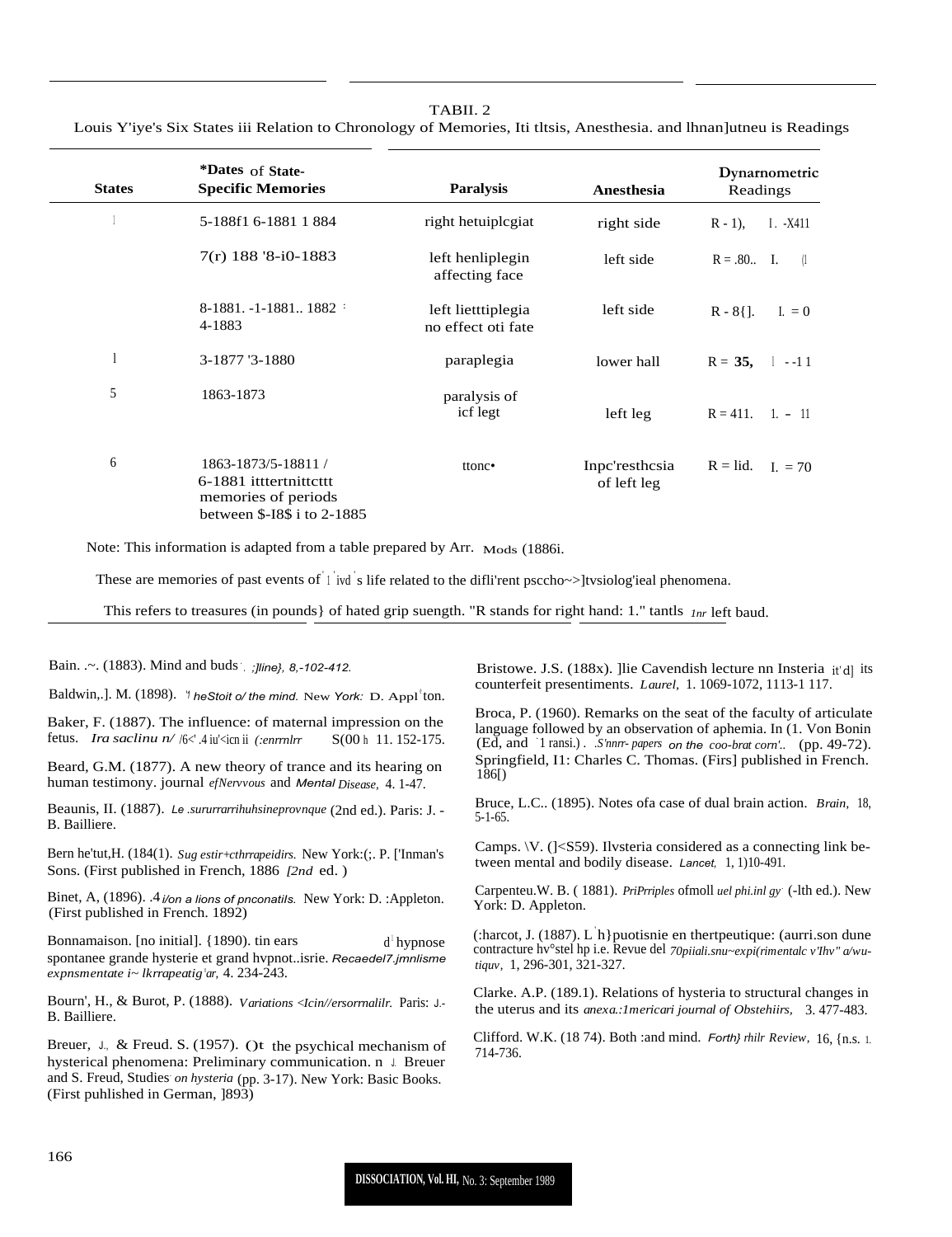Coigtihoun, J.C. (183:1). Report of lhersperiuuerrlsoh animal mogro1Inu. more ht rr committee of the aicolirrrl Section( of the  $\int$  rench Royal arrulr1)n' of Sciences. Edinburgh: Robert ('"tdell.

Coons, P.M. (1988). 1'sscituplicsiologic aspects of multiple personalto(' disorder: A review, DISSOCIATION. 1, (1), 17-5:3.

Dchove, (no in I al I. § Fl,un:uid, I no initial'. (1885). Recherehes exlu("riniemumaIes sun l'hs-stoic Iaurirrsic, inanition, hrnilintie, Willie). 1iullehoct  $rl_1$  ernnirrs de to \_',orirlr,l lrrlicrrl det llo, piht ((.v rlr 2 (s 2). 299-301.

1)eslrine. ['i•rc'. (;.11.A.1. (18;181. Ulnrrr'uliuos dr rnrrliriur furrrlirlrrr /nibs (lure (twirls rt.li.yen-, Suunu. Arm eel: Aim(' Runlet.

1) eviar, 11. (1823). Report on at communication from L)r. Dyer of Aberdeen, to the 1'utal Society of Edinburgh. "(ht Uterine Irritation and its Effects oil the Female Cnustil intuit. 7 rrrruac/ nrrs offer Royal 511(11(1 o/ l':rlirrl. ur5h. 9.31/5-379.

Dnfas. ]. (1876). Li notion de la pcrsonnalite. (Wear seimuij'ique de Irr Fiance it rk 1'r tranger,  $11$ , (s. 2), 69-71.

Flleitherger, IF. (1970). 7herli-ir'ot'1rr | Ow uirorrsclons. New York: **Basic Books.** 

Flliutscsn.). 18411).;A'rnrx'rnrrs  $n \leq s$  n~strr~irrr! oprrrrlirrrus without Paiu in the' urrsrnrrir .stall. Philadelphia: Lea and Blanchard.

Plimsoll. [].]. (18-46). Instances of double states of consciousness independent of mesmerism. mist,  $1:18-187$ .

Ferrier. D. (1886). 11 *jiiiufiwrs of the brain* (2nd ed.). New Turk: C. P. Putnani's Son.

Folsou, C.F. (188(1). A lecture on insanity. Boston ;blrr'Iirrrl lulu( .Surgical fnurrurrl. 102.481-18 1

Foucault. M. (14173). Madness- amt civilization. New fork: Vintage Books. (First published in French. 1965)

Fritsch, G. (IS: Hitzig, F. (1960). On the electrical excitability of the cerebrum. in G. Von Bonin (Frt. and Trans.), Some papers our the cerebral cotes (pp. 73-96). Springfield, II: Charles C, Thomas. (First published in Germany, 1870)

Goddard, II.H. (1899). The effects of mind on body as evidenced by faith cures. : I reterirran jots-rererl of Psychology, 10, 431-502.

Gosling, F.C. (1987). Before Freud: Neurasthenia and the Auto/can medical rnuuxirrritv', 1870-1910. Urhaua: University of Illinois Press.

Hammond- \1'.A. (1876). The brain 111)1 the sole organ of l he mind. Journal of Nervous *and Mental Dispose*, <sup>1</sup> (1).s.), 1-19.

Harrington, A. (1987). itleclirirrr, mind, and the double hrrrirr. Princeton: Pt incetuti t miivcrsily Press.

Huxley, T.H. (1874). On the hypothesis that animals are automata, and its history. Fortnightly Review, 16. (n.s.), 555-58(1.

Hyslop, T.B. (1899). On 'double consciousness. British ;hlcdiea-l journal, 2, 782-786.

Jackson, J.H. (1878-1879). On affections of speech from disease of the brain. Brain, 1.304-331), 2, 203-222, 323-356.

Jackson, J.H. (1884). The Croonian Lrcnu'es on evolution and dissolution of the neryonssystem. British Medical journal, 1, 591-593. Jackson, S. (1869). On c onsciousness and cases of so-called double consciousness. *uto-icon furrural* of the 3h-dual Stanton, 57 (n-s1, 17- $\overline{2}$  i

Jae\nit, LS. (1982). Somatic theories of trine( dull tltc interests of medicine in Britain. 1850-1879. :11edico(Hisltttl. 211. 2311-258.

Janet.]. (1888). 1. Insiet led l'hypmrtisme. d'apres la theoriede la tlmdtle pers)utaliie. Revue .srientifigur. 111 (s.:1), 616-1123.

Janet, P. (1887). L',nU'sthbsie ssstcmatisce el la di.ssociauon des 'themtmenes psycholugiilucs. Raoul philnsuphirluc dr la nano' el de I rlarrrr'rr. 23.419-(72.

]aucl. P. (1889). 1.'e ullr, uualiynrr pssrhnl'ufso/re. Paris: Felix .-Aican.

Lacf,une. WT.' (1888). Ol'users',uinu de somnambulism(' 1cstcri- $_{\text{r111c}}$  ayec dedoublcitrc'hi de la Isersnumtlile  $_{\text{g1}}$ )(ri par la snggeslion. leech' de l'h1pu, ti.vue e.yp= itnrorl G ~ (herapautigt (e. 2, 257-2112.

Lafontaine, Ch. (18-17). 1. art (le xroburlisc). Paris: (.termer Bailli('re.

Lau'ent, I,. (1892i. 1)rsrlats sr'rrrruls. Punt-leans:: 1'e ("adorer.

Lefehvre, F. (1 873). Louise Lairnrr of Innis D'Ha/m' London: Burns and Oates. (First published in French. 18701

~Iasou, R.O. (18413). Duplex pcrsuualiis. journal of Avenous lord 1lrrr1rri 1J/tease. 18 (n.s. 1, 513-598.

\1audslev, II. (1807). *Ii/cfilr)'sinln* ~ awl prrlhnlog- n/ lhr' mind. New York: D. Appleton.

Flatus, A. (1185-b. lies hallucinations dui mystic isnte c 11 etieu. (mle lts \*its: *uroudes*, 2 1, (s. 2), 454-482.

Mt-suet. [F., (1890). Atuographismeetsliynrtlcs. 11r ~rrrrlr'In/nro/i.snu' r.cperinueurloh llid'ajseuti/rre, 4, 121-335.

Morphs. (:.. & Kovach, J.ts- (1(172). Hi.dnriral i)rlrodrretlrur to modern psychology (3rd ed.). New Mo<sup>t</sup>k: Harcourt Brace Jovanovich.

Myers. A.T. (1886). The life-history of a case of double or multiple personality. Journal of Mental , Science. 31, 596-603.

Myers, F.W.H. (1885). Antoniatic writing-II. Proceedings of the Sorielv for1' syrhirol Research. 3, 1-63.

P1tr'es, A. (1891). Lemurs rliniques sa r ['hystericel I'h<sub>)</sub> puotixrne. Paris: Ocrave Doin.

Plusher, 1V.S. (1860). Mary Reynolds: A (ase<sup>e</sup> of double consciousness. New Monthly Magazine, 20, 807-812.

l'richard, J.C. (1850). Somnambulism and animal magnetism. 111]. Forbes, A. Twcedie, & J, Conolly, (Eds.) (Revised and enlarged bs R.Duiiglison), Thew'lupocdiaofprarlion(medicine (pp.194-21]) {vol. 4). Philadelphia: Lea and Blanchard.

Richer, P. (18781). Etude  $deco$ ?/)/u' de la grand(' a(laqur h>'str~rigarr' ozt atlaque h.l'stero-epileptigtre it de wsp'incipales irarielrs. Paris: V. Adrian Delahave.

Rybalkin, J. (1890). Brulure du second dcgre proyo9uee par suggestion. Roru'del hi'prrli t(wex r)irnilltale (ihirapeutigrte, 4,301- $362.$ 

Showalter, E. (1983). ThnJPnaaleinala31. New York: Pantheon Books.